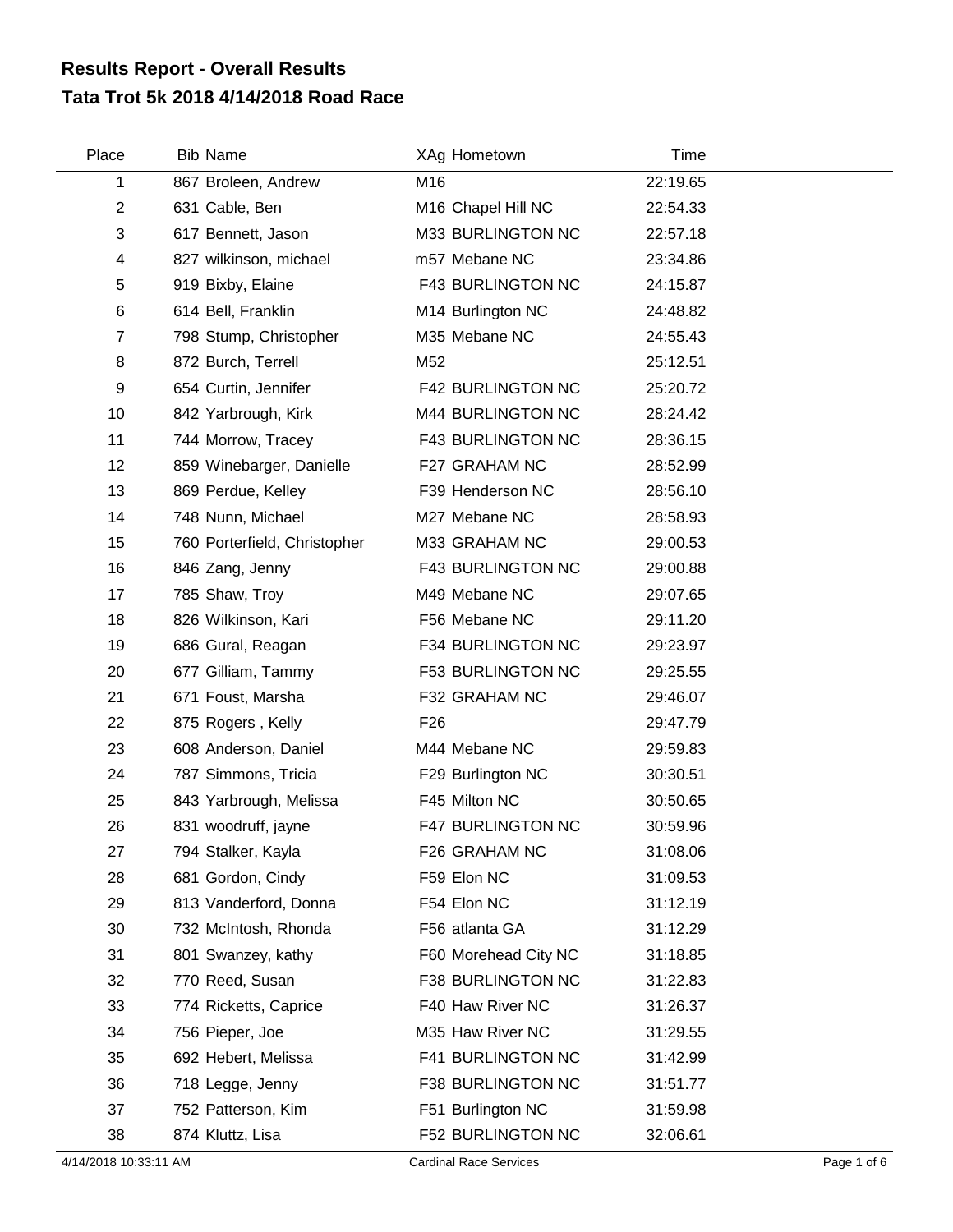| Place | <b>Bib Name</b>           | XAg Hometown             | Time     |  |
|-------|---------------------------|--------------------------|----------|--|
| 39    | 615 Bell, Jason           | M45 Burlington NC        | 32:14.15 |  |
| 40    | 603 Aleman, Abril         | F11 Burlington NC        | 32:38.60 |  |
| 41    | 836 Wright, Gary          | M44 BURLINGTON NC        | 32:41.46 |  |
| 42    | 658 Edwards, Ellen        | F31 Haw River NC         | 32:47.61 |  |
| 43    | 838 Wright, Kris          | <b>F53 BURLINGTON NC</b> | 32:51.17 |  |
| 44    | 630 Brown, Tina           | F46 Liberty NC           | 32:55.98 |  |
| 45    | 884 Wrenn, Tina           | F43 Elon NC              | 33:13.53 |  |
| 46    | 669 Fields, Torie         | F30 Elon NC              | 33:15.56 |  |
| 47    | 795 Stimpson, Racheal     | F42 Elon NC              | 33:21.35 |  |
| 48    | 645 Cole, Margaret        | F56 BURLINGTON NC        | 33:21.41 |  |
| 49    | 759 Pluff-Gioia, Tracie   | F48 GRAHAM NC            | 33:22.43 |  |
| 50    | 622 Boone, Joan           | F65 Efland NC            | 33:22.79 |  |
| 51    | 791 SMITH, SUSAN          | F60 DURHAM NC            | 33:22.87 |  |
| 52    | 776 Riggan, Katy          | F26 Burlington NC        | 33:26.00 |  |
| 53    | 606 Anderson, Anne        | F62 Elon NC              | 33:26.61 |  |
| 54    | 802 Thorpe, Aaron         | F38 Gibsonville NC       | 33:26.81 |  |
| 55    | 713 Kirby, David          | M35 Greensboro NC        | 33:28.35 |  |
| 56    | 845 Young, Cathy          | F42 Snow Camp NC         | 33:33.03 |  |
| 57    | 689 Hamblin, Martha       | F61 Mebane NC            | 33:38.47 |  |
| 58    | 715 Lafuria, Alesha       | F30 Burlington NC        | 33:44.13 |  |
| 59    | 883 Wrenn, Allison        | F13 Elon NC              | 34:02.83 |  |
| 60    | 812 van Staveren, Cynthia | F56 Saxapahaw NC         | 34:05.85 |  |
| 61    | 877 Parnell, John         | M54                      | 34:12.87 |  |
| 62    | 871 Jenkins, Gracie Anne  | F35                      | 34:30.70 |  |
| 63    | 742 Morgan, Cyera         | F24 Cameron NC           | 34:36.41 |  |
| 64    | 792 Smithers, Erica       | F35 Cameron NC           | 34:46.64 |  |
| 65    | 755 Penny, Deb            | F50 BURLINGTON NC        | 34:47.10 |  |
| 66    | 810 Underwood, Laurin     | F35 Burlington NC        | 34:56.15 |  |
| 67    | 668 Feltes, Grayson       | M12 Haw River NC         | 35:05.31 |  |
| 68    | 773 Richmond, Pershell    | F44 BURLINGTON NC        | 35:11.53 |  |
| 69    | 860 Winebarger, Haley     | F20 BURLINGTON NC        | 35:16.98 |  |
| 70    | 684 Gumbrecht, Carrie     | F60 BURLINGTON NC        | 35:28.06 |  |
| 71    | 652 Cruey, Teresa         | F43 Mebane NC            | 35:35.49 |  |
| 72    | 680 Goodwin, Dawn         | F44 Burlington NC        | 35:36.01 |  |
| 73    | 747 Murray, Daniella      | F39 BURLINGTON NC        | 35:41.28 |  |
| 74    | 644 Coggins, Taylor       | F29 Winston-Salem NC     | 35:47.84 |  |
| 75    | 816 Wall, Jaclyn          | F36 Raleigh NC           | 35:59.48 |  |
| 76    | 691 Harper, Leigh         | F48 GRAHAM NC            | 36:00.62 |  |
| 77    | 733 McKinney, Brandi      | F45 BURLINGTON NC        | 36:01.89 |  |
| 78    | 822 white, carmen         | f46 Whitsett NC          | 36:02.24 |  |
| 79    | 762 Post, April           | F39 Burlington NC        | 36:32.15 |  |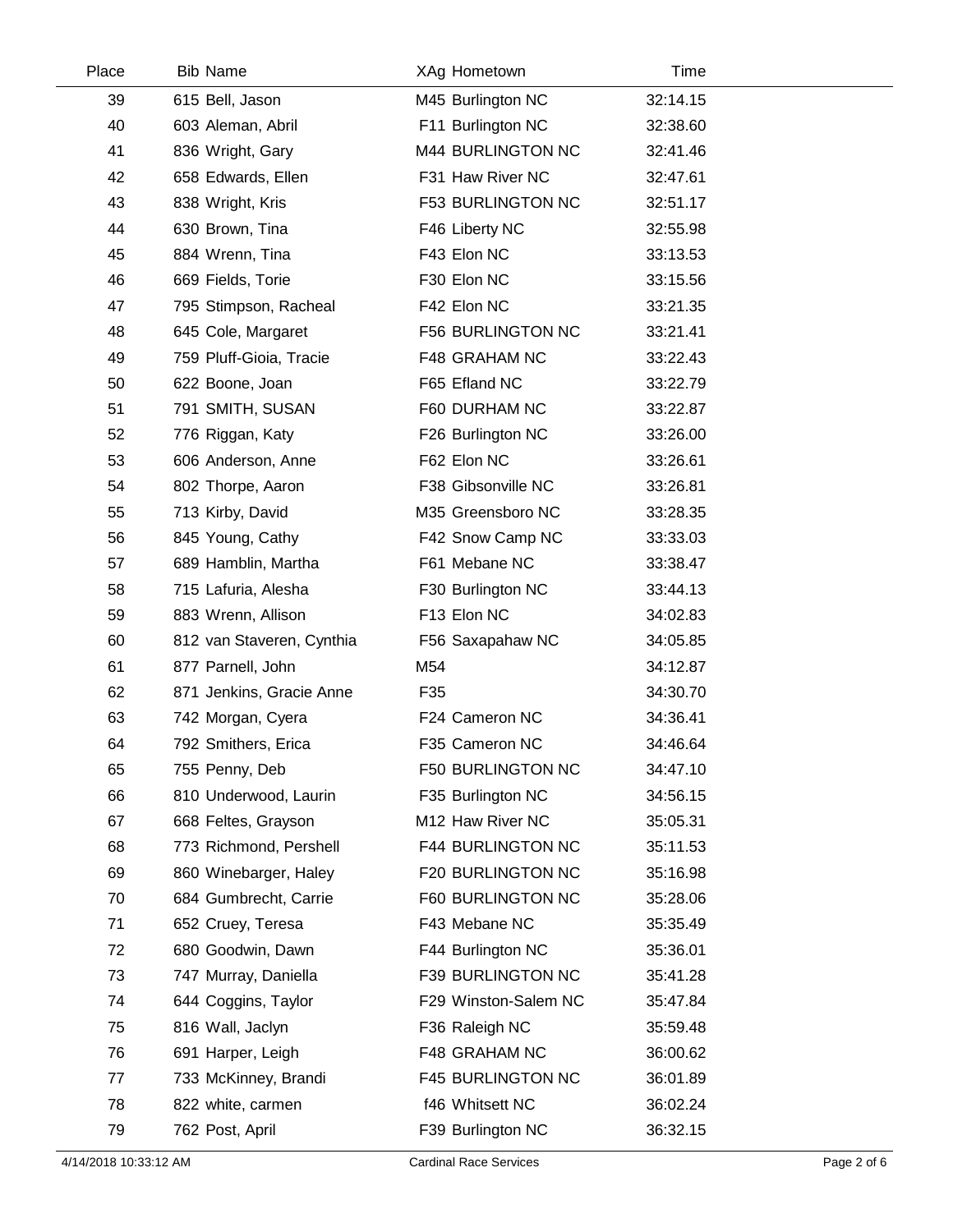| Place | <b>Bib Name</b>           | XAg Hometown             | Time     |
|-------|---------------------------|--------------------------|----------|
| 80    | 627 Brown, Avery          | F25 BURLINGTON NC        | 36:39.15 |
| 81    | 863 Barnett, Andrew       | M35                      | 36:42.03 |
| 82    | 612 Barnett, Ashlea       | F32 GRAHAM NC            | 36:43.98 |
| 83    | 690 Harmon, Sarah         | F33 Gibsonville NC       | 37:12.48 |
| 84    | 754 Penny, Chris          | <b>M50 BURLINGTON NC</b> | 37:36.93 |
| 85    | 701 Humble, Crystal       | F46 Snow Camp NC         | 37:39.43 |
| 86    | 878 morrissette, val      | <b>f51 BURLINGTON NC</b> | 37:44.01 |
| 87    | 828 Willets, Kelli        | F52 Gibsonville NC       | 37:48.80 |
| 88    | 750 Oneal, Scott          | M38 Greensboro NC        | 37:49.36 |
| 89    | 803 Tiffany, Tracy        | F50 BURLINGTON NC        | 37:58.53 |
| 90    | 724 Lobacz, Ursula        | F48 Hillsborough NC      | 38:17.21 |
| 91    | 618 Bersofsky, Yvonne     | F48 Rockville MD         | 38:17.33 |
| 92    | 628 Brown, Mackenzie      | F35 BURLINGTON NC        | 38:27.48 |
| 93    | 647 Coon, Sherry          | F53 Chapel Hill NC       | 38:27.96 |
| 94    | 784 Shaw, Tiffany         | F25 Mebane NC            | 38:32.95 |
| 95    | 783 Shaw, Stephanie       | F45 Mebane NC            | 38:33.08 |
| 96    | 632 Cable, Jaye           | F51 Chapel Hill NC       | 38:47.88 |
| 97    | 763 Prakash, Poovannan    | M26 BURLINGTON NC        | 39:02.93 |
| 98    | 758 pierce, Judy          | F54 Burlington NC        | 39:09.68 |
| 99    | 856 Parker, Angela        | F44 Burlington NC        | 39:10.43 |
| 100   | 880 Kilcrease, Carl       | M44                      | 39:44.01 |
| 101   | 749 O'Dell, Brittany      | F28 GRAHAM NC            | 39:50.69 |
| 102   | 646 Cook, Casey           | F33 Burlington NC        | 40:12.35 |
| 103   | 624 Boswell, Jennifer     | F47 Elon NC              | 40:14.61 |
| 104   | 712 Khaitan, Binay        | M33 BURLINGTON NC        | 40:27.61 |
| 105   | 825 whited, john          | M18 Mebane NC            | 40:33.92 |
| 106   | 780 Russell, McKinley     | F7 Burlington NC         | 40:35.62 |
| 107   | 704 Jenkins, Melissa      | F37                      | 40:35.94 |
| 108   | 700 Hughes, Ann           | F60 Gibsonville NC       | 40:41.32 |
| 109   | 844 Yarnell, Margie       | F55 Snow Camp NC         | 40:42.84 |
| 110   | 676 Gilbert, Naomi        | F57 GRAHAM NC            | 40:45.22 |
| 111   | 817 Wang, Tracy           | F38 Chapel Hill NC       | 40:56.47 |
| 112   | 865 smith, Kim            | F35                      | 40:58.66 |
| 113   | 771 Rice, Tammy           | F52 Mebane NC            | 41:01.95 |
| 114   | 881 Kilcrease, Chasayt    | F <sub>15</sub>          | 41:02.02 |
| 115   | 664 Elliott, Roz          | F10 Burlington NC        | 41:05.42 |
| 116   | 663 Elliott, Ray          | M43 Burlington NC        | 41:05.59 |
| 117   | 737 Melvin, Alicia "Tish" | F54 GRAHAM NC            | 41:21.21 |
| 118   | 605 Allison, Kimberly     | F33 BURLINGTON NC        | 41:28.88 |
| 119   | 707 Jordan, Meredith      | F31 Gibsonville NC       | 41:29.40 |
| 120   | 602 Albright, Patsy       | F57 Haw River NC         | 42:05.15 |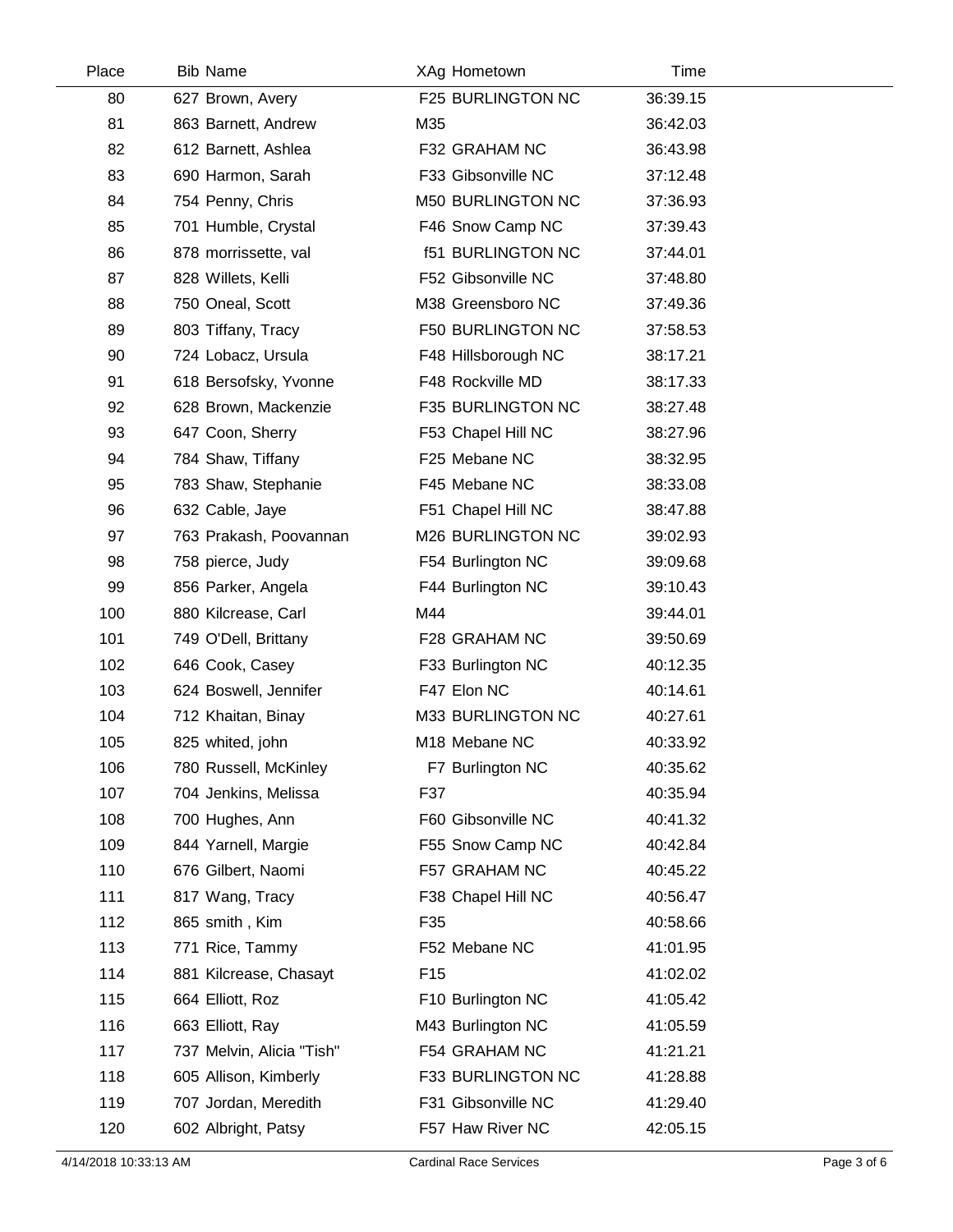| Place | <b>Bib Name</b>         | XAg Hometown             | Time     |  |
|-------|-------------------------|--------------------------|----------|--|
| 121   | 662 Elliott, Marisa     | F40 Mebane NC            | 42:05.20 |  |
| 122   | 734 McLean, Meredith    | F46 Liberty NC           | 42:08.67 |  |
| 123   | 736 Medford, Tricia     | <b>F45 BURLINGTON NC</b> | 42:43.52 |  |
| 124   | 683 Greene, Nann        | F64 Elon NC              | 43:06.17 |  |
| 125   | 636 CASTELDA, AMY       | F31 Mebane NC            | 43:26.01 |  |
| 126   | 637 Castelda, Elizabeth | F39 Winston Salem NC     | 43:26.31 |  |
| 127   | 635 Castelda, Amanda    | F35 Greensboro NC        | 43:26.89 |  |
| 128   | 920 Khaen, Shaukat      | M57                      | 43:36.37 |  |
| 129   | 840 Yarbrough, Ivy      | F38 BURLINGTON NC        | 43:37.67 |  |
| 130   | 745 Murphy, Amy         | F36 Statesville NC       | 43:38.00 |  |
| 131   | 604 Allen, Katie        | F33 Statesville NC       | 43:39.96 |  |
| 132   | 649 Corbett, Jacqueline | F43 greensboro NC        | 43:52.54 |  |
| 133   | 623 Boswell, Gatlin     | F11 Elon NC              | 44:05.40 |  |
| 134   | 870 Whitfield, Presley  | F35                      | 44:06.11 |  |
| 135   | 841 Yarbrough, Kendal   | F11 BURLINGTON NC        | 44:06.23 |  |
| 136   | 779 Russell, Madison    | F11 Burlington NC        | 44:19.11 |  |
| 137   | 739 Mills, Marie        | F15 Burlington NC        | 45:07.22 |  |
| 138   | 695 Hicks, Brad         | M47 BURLINGTON NC        | 45:12.90 |  |
| 139   | 650 Crawford, Felicia   | F34 Haw River NC         | 45:41.67 |  |
| 140   | 735 McMahan, Heather    | F37 BURLINGTON NC        | 45:51.56 |  |
| 141   | 714 Kirby, Rosanna      | F34 Greensboro NC        | 46:22.33 |  |
| 142   | 634 Carter, Chiquita    | F43                      | 46:24.17 |  |
| 143   | 761 Porterfield, Leslie | F33 GRAHAM NC            | 47:08.59 |  |
| 144   | 731 McHugh, Allison     | <b>F53 BURLINGTON NC</b> | 47:15.24 |  |
| 145   | 814 walker, shanda      | F45 GRAHAM NC            | 47:32.44 |  |
| 146   | 651 Crews, DeeDee       | F47 Leesburg NC          | 47:32.87 |  |
| 147   | 740 Mitchell, Renah     | F40 BURLINGTON NC        | 47:55.38 |  |
| 148   | 699 Howard, Misty       | F42 BURLINGTON NC        | 47:55.68 |  |
| 149   | 835 WRIGHT, ELIZABETH   | F42 Greensboro NC        | 48:51.23 |  |
| 150   | 611 Banos, Maricela     | F43 Gibsonville NC       | 48:59.18 |  |
| 151   | 808 Tysinger, Charles   | M52 Mebane NC            | 49:02.64 |  |
| 152   | 809 Tysinger, Nicole    | F19 Mebane NC            | 49:02.98 |  |
| 153   | 738 Mills, Emily        | F36 Burlington NC        | 49:07.56 |  |
| 154   | 705 Johnson, Angela     | F46 Haw River NC         | 50:21.26 |  |
| 155   | 609 Anderson, Elisabeth | F13 Mebane NC            | 50:35.62 |  |
| 156   | 879 Kilcrease, Amanda   | F39                      | 50:44.76 |  |
| 157   | 687 Gusler, Terry       | F62 Burlington NC        | 50:47.64 |  |
| 158   | 716 Laukaitis, Jacqui   | F54 BURLINGTON NC        | 50:50.36 |  |
| 159   | 708 Kaczmarek, Rebekah  | F50 BURLINGTON NC        | 50:50.98 |  |
| 160   | 861 Winebarger, Wendy   | F54 BURLINGTON NC        | 51:09.07 |  |
| 161   | 697 Holt, Lauren        | F26 BURLINGTON NC        | 51:10.80 |  |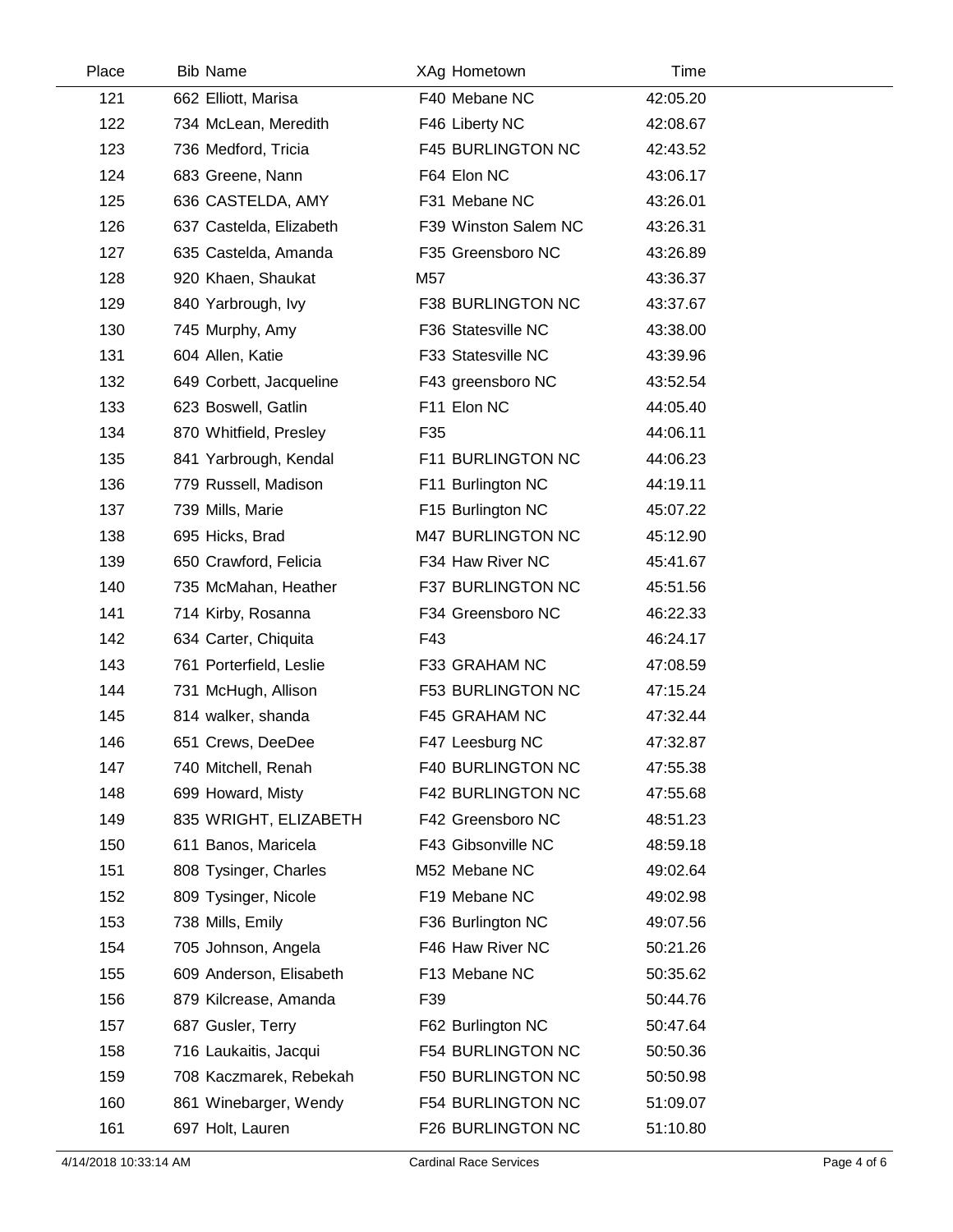| Place | <b>Bib Name</b>          | XAg Hometown             | Time     |  |
|-------|--------------------------|--------------------------|----------|--|
| 162   | 723 Little, Angelia      | F38 Whitsett NC          | 51:41.69 |  |
| 163   | 772 Richardson, Roberta  | F64 Rural Hall NC        | 52:05.17 |  |
| 164   | 728 Lynn, Patricia       | F56 Burlington NC        | 52:48.51 |  |
| 165   | 815 Walker, Sheila       | <b>F58 BURLINGTON NC</b> | 53:33.49 |  |
| 166   | 741 Moore, Susan         | F55 Elon NC              | 53:34.03 |  |
| 167   | 805 Tucker, Susan        | F46 Elon NC              | 53:39.25 |  |
| 168   | 769 Redell, Nolan        | M13 Burlington NC        | 53:42.50 |  |
| 169   | 824 whited, daisy        | F43 Mebane NC            | 53:42.96 |  |
| 170   | 768 Redell, Jennifer     | F37 Burlington NC        | 53:43.09 |  |
| 171   | 767 Redell, Delayne      | F16 Burlington NC        | 53:43.55 |  |
| 172   | 685 Gunter, Jennifer     | F41 BURLINGTON NC        | 53:58.53 |  |
| 173   | 882 Lyall, Alena         | F <sub>10</sub>          | 53:59.97 |  |
| 174   | 864 Turner, Susan        | F54 Gibsonville NC       | 54:55.67 |  |
| 175   | 832 Woods, Jessica       | F33 Elon NC              | 54:55.86 |  |
| 176   | 848 Hopkins, Erika       | F30 Burlington NC        | 55:08.96 |  |
| 177   | 855 Nelson, Whitney      | F31 Mebane NC            | 55:10.36 |  |
| 178   | 857 Stevenson, Natalie   | F28 Broadway NC          | 55:11.58 |  |
| 179   | 661 Elliott, Janna       | F39 Burlington NC        | 55:25.69 |  |
| 180   | 698 Houck, Julie         | F35 Gibsonville NC       | 55:32.92 |  |
| 181   | 659 Edwards, Meredith    | F36 Burlington NC        | 56:15.42 |  |
| 182   | 673 Gates, Kelley        | F38 BURLINGTON NC        | 56:15.49 |  |
| 183   | 782 Sharpe, Lee          | M12 GRAHAM NC            | 56:30.51 |  |
| 184   | 629 Brown, RoseMarie     | F47 BURLINGTON NC        | 56:32.14 |  |
| 185   | 688 Hall, Angie          | F41 GRAHAM NC            | 56:33.46 |  |
| 186   | 797 strout, Holly        | F32 Elon NC              | 56:33.78 |  |
| 187   | 656 Diehl Brewer, Holly  | F36 Greensboro NC        | 57:19.14 |  |
| 188   | 607 Anderson, Catherine  | F43 Mebane NC            | 57:23.77 |  |
| 189   | 679 GOLDEN, WHITNEY      | F31 BURLINGTON NC        | 57:47.67 |  |
| 190   | 601 Akers, Lisha         | F54 BURLINGTON NC        | 58:06.10 |  |
| 191   | 837 Wright, Jennifer     | <b>F44 BURLINGTON NC</b> | 58:11.19 |  |
| 192   | 703 Jefferies, Sherri    | F50 BURLINGTON NC        | 58:14.01 |  |
| 193   | 667 Feltes, Dianna       | F50 Haw River NC         | 58:25.52 |  |
| 194   | 751 Overton, Kimberly    | F50 Hillsborough NC      | 58:26.65 |  |
| 195   | 806 Turner, Jerri        | F51 BURLINGTON NC        | 58:28.04 |  |
| 196   | 839 Wright, Makena       | F19 BURLINGTON NC        | 58:28.54 |  |
| 197   | 829 Williamson, Jennifer | F33 BURLINGTON NC        | 58:28.56 |  |
| 198   | 807 Turner, Kayla        | F23 BURLINGTON NC        | 58:29.33 |  |
| 199   | 616 Bennett, Beatrice    | F46 Haw River NC         | 58:59.49 |  |
| 200   | 621 Boger, Sharon        | F61 GRAHAM NC            | 59:00.34 |  |
| 201   | 729 Madden, Lauren       | F37 BURLINGTON NC        | 59:00.86 |  |
| 202   | 796 Strand, Jacqueline   | F41 Greensboro NC        | 59:01.29 |  |